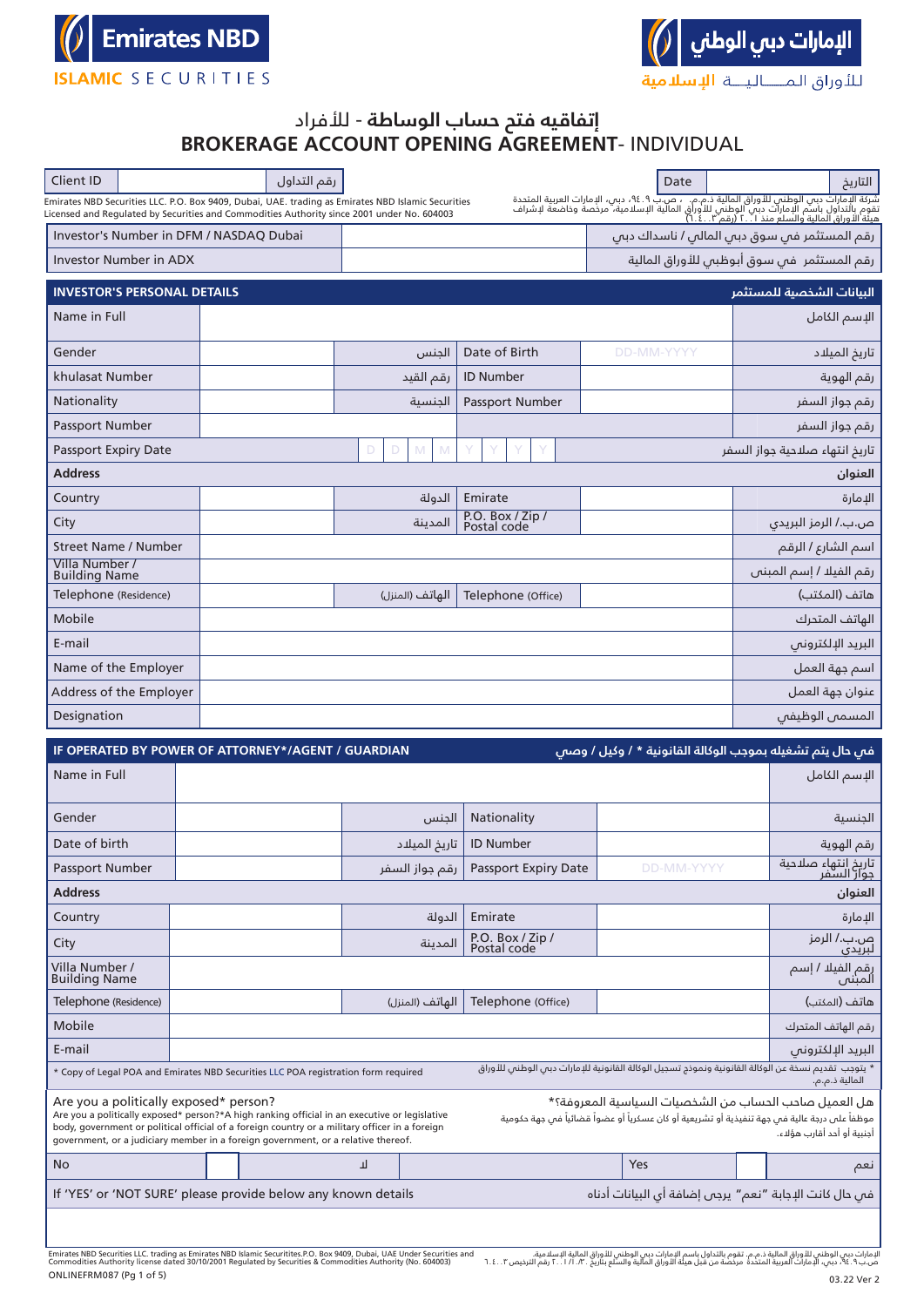| <b>FINANCIAL INFORMATION</b><br>معلومات مالية                                                                           |                                                                                                                                                                                                  |                          |                                                                                                                                         |         |         |        |                                     |            |       |           |                   |     |  |                    |  |                      |       |             |                                                                    |                  |                                           |                         |  |     |  |  |                |                                                                                                             |           |              |
|-------------------------------------------------------------------------------------------------------------------------|--------------------------------------------------------------------------------------------------------------------------------------------------------------------------------------------------|--------------------------|-----------------------------------------------------------------------------------------------------------------------------------------|---------|---------|--------|-------------------------------------|------------|-------|-----------|-------------------|-----|--|--------------------|--|----------------------|-------|-------------|--------------------------------------------------------------------|------------------|-------------------------------------------|-------------------------|--|-----|--|--|----------------|-------------------------------------------------------------------------------------------------------------|-----------|--------------|
|                                                                                                                         |                                                                                                                                                                                                  | Worth (in AED)           | <b>Estimated Total Net</b>                                                                                                              |         |         |        |                                     |            |       |           |                   |     |  |                    |  |                      |       |             |                                                                    |                  |                                           |                         |  |     |  |  |                | الحجم التقديري للثروة                                                                                       | (بالدرهم) |              |
|                                                                                                                         |                                                                                                                                                                                                  |                          | Source of Wealth                                                                                                                        |         |         |        |                                     |            |       |           |                   |     |  |                    |  |                      |       |             |                                                                    |                  |                                           |                         |  |     |  |  |                | مصدر الثروة                                                                                                 |           |              |
|                                                                                                                         |                                                                                                                                                                                                  | <b>Business Earnings</b> |                                                                                                                                         |         |         |        |                                     | عمل تجارى  |       |           | Investment Income |     |  |                    |  |                      |       | استثمارات   |                                                                    | Sale of Property |                                           |                         |  |     |  |  |                |                                                                                                             | بيع عقار  |              |
|                                                                                                                         |                                                                                                                                                                                                  | Inheritance              |                                                                                                                                         |         |         |        |                                     |            | مىراث |           | Sale of Company   |     |  |                    |  |                      |       | بيع الشركة  |                                                                    |                  |                                           |                         |  |     |  |  |                |                                                                                                             |           |              |
|                                                                                                                         |                                                                                                                                                                                                  | Others (pls specify)     |                                                                                                                                         |         |         |        |                                     |            |       |           |                   |     |  |                    |  |                      |       |             |                                                                    |                  |                                           |                         |  |     |  |  |                | أخرى (حدد)                                                                                                  |           |              |
|                                                                                                                         |                                                                                                                                                                                                  |                          | <b>Estimated Annual</b>                                                                                                                 |         |         |        | الدخل السنوى المتوقع                |            |       |           |                   |     |  |                    |  |                      |       |             |                                                                    |                  |                                           |                         |  |     |  |  |                |                                                                                                             |           |              |
|                                                                                                                         | Income                                                                                                                                                                                           |                          | Total family and/or joint/partnership income (from all sources)                                                                         |         |         |        |                                     |            |       |           |                   |     |  |                    |  |                      |       |             | إجمالى الدخل العائلى و/أو   المشترك و/أو الشراكة (من جميع المصادر) |                  |                                           |                         |  |     |  |  |                |                                                                                                             |           |              |
|                                                                                                                         |                                                                                                                                                                                                  | <b>Annual Income</b>     |                                                                                                                                         |         |         |        |                                     |            |       |           |                   |     |  |                    |  |                      |       |             |                                                                    |                  |                                           |                         |  |     |  |  |                | معدل دخل العميل السنوى                                                                                      |           |              |
|                                                                                                                         |                                                                                                                                                                                                  |                          | Less than AED 25,000                                                                                                                    |         |         |        |                                     |            |       |           |                   |     |  |                    |  |                      |       |             |                                                                    |                  |                                           |                         |  |     |  |  |                |                                                                                                             |           |              |
|                                                                                                                         | Between AED 100,000 - 250,000<br>بین , ا درهماً – , . ۲٥<br>آقل من ۲۵٫۰۰۰ درهما<br>Between AED 25,000 - 100,000<br>بین ,ro درهماً – , ا درهماً<br>More than AED 250,000<br>أكثر من ٢٥.,٥٦ درهماً |                          |                                                                                                                                         |         |         |        |                                     |            |       |           |                   |     |  |                    |  |                      |       |             |                                                                    |                  |                                           |                         |  |     |  |  |                |                                                                                                             |           |              |
|                                                                                                                         | <b>Source of Income</b>                                                                                                                                                                          |                          |                                                                                                                                         |         |         |        |                                     |            |       |           |                   |     |  |                    |  |                      |       |             |                                                                    |                  |                                           |                         |  |     |  |  |                |                                                                                                             |           |              |
|                                                                                                                         |                                                                                                                                                                                                  |                          | مصدر الدخل<br>Heritage<br><b>Capital Markets</b><br>الأسواق المالية                                                                     |         |         |        |                                     |            |       |           |                   |     |  |                    |  |                      |       |             |                                                                    |                  |                                           |                         |  |     |  |  |                |                                                                                                             |           |              |
|                                                                                                                         | Savings                                                                                                                                                                                          |                          |                                                                                                                                         | الادخار |         | Salary |                                     |            |       |           | الراتب            |     |  |                    |  |                      | مىراث |             |                                                                    |                  |                                           |                         |  |     |  |  | Other          |                                                                                                             |           | أخرى         |
|                                                                                                                         |                                                                                                                                                                                                  |                          | <b>INVESTOR'S FINANCIAL DETAILS</b> (As required by market regulations)                                                                 |         |         |        |                                     |            |       |           |                   |     |  |                    |  |                      |       |             |                                                                    |                  |                                           |                         |  |     |  |  |                | ا <b>لمعلومات المالية للمستثمر</b> (مطلوب طبقأ لقوانين السوق)                                               |           |              |
|                                                                                                                         |                                                                                                                                                                                                  |                          | Amount to be invested in share markets (AED)                                                                                            |         |         |        |                                     |            |       |           |                   |     |  |                    |  |                      |       |             |                                                                    |                  |                                           |                         |  |     |  |  |                | المبلغ المستثمر (بالدرهم)                                                                                   |           |              |
|                                                                                                                         |                                                                                                                                                                                                  |                          | <b>Financial Obligations</b>                                                                                                            |         |         |        |                                     |            |       |           |                   |     |  |                    |  |                      |       |             |                                                                    |                  |                                           |                         |  |     |  |  |                | البلتزامات المالىة                                                                                          |           |              |
|                                                                                                                         |                                                                                                                                                                                                  |                          |                                                                                                                                         |         |         |        | بنك / مؤسسة مالية                   |            |       |           |                   |     |  |                    |  | قرض / نوع التسهيل    |       |             |                                                                    |                  |                                           | الدفعة الشهرية          |  |     |  |  | الرصيد المتبقى |                                                                                                             |           |              |
| $\mathbf{1}$                                                                                                            |                                                                                                                                                                                                  |                          |                                                                                                                                         |         |         |        | <b>Bank / Financial Institution</b> |            |       |           |                   |     |  |                    |  | Loan / Facility Type |       |             |                                                                    |                  |                                           | <b>Monthly Payments</b> |  |     |  |  |                | <b>Outstanding Balance</b>                                                                                  |           | $\mathbf{I}$ |
|                                                                                                                         |                                                                                                                                                                                                  |                          |                                                                                                                                         |         |         |        |                                     |            |       |           |                   |     |  |                    |  |                      |       |             |                                                                    |                  |                                           |                         |  |     |  |  |                |                                                                                                             |           |              |
| $\overline{2}$                                                                                                          |                                                                                                                                                                                                  |                          |                                                                                                                                         |         |         |        |                                     |            |       |           |                   |     |  |                    |  |                      |       |             |                                                                    |                  |                                           |                         |  |     |  |  |                |                                                                                                             |           | $\Gamma$     |
|                                                                                                                         |                                                                                                                                                                                                  |                          |                                                                                                                                         |         |         |        |                                     |            |       |           |                   |     |  |                    |  |                      |       |             |                                                                    |                  |                                           |                         |  |     |  |  |                |                                                                                                             |           |              |
|                                                                                                                         |                                                                                                                                                                                                  |                          | Do you have any other account with another brokerage company                                                                            |         |         |        |                                     |            |       |           |                   | Yes |  |                    |  |                      | نعم   | <b>No</b>   |                                                                    |                  | هل لديك حساب آخر لدى شركة وساطة أخرى<br>ᆈ |                         |  |     |  |  |                |                                                                                                             |           |              |
| فس حال كانت الإجابة "نعم" أو "غير متأكد" يرجس إضافة أي بيانات معروفة أدناه<br>If the answer is yes, please give details |                                                                                                                                                                                                  |                          |                                                                                                                                         |         |         |        |                                     |            |       |           |                   |     |  |                    |  |                      |       |             |                                                                    |                  |                                           |                         |  |     |  |  |                |                                                                                                             |           |              |
|                                                                                                                         |                                                                                                                                                                                                  |                          |                                                                                                                                         |         |         |        |                                     |            |       |           |                   |     |  |                    |  |                      |       |             |                                                                    |                  |                                           |                         |  |     |  |  |                |                                                                                                             |           |              |
|                                                                                                                         |                                                                                                                                                                                                  |                          | The extent of the knowledge in investing in Financial Securities                                                                        |         |         |        |                                     |            |       |           |                   |     |  |                    |  |                      |       |             |                                                                    |                  |                                           |                         |  |     |  |  |                | مدى معرفة الاستثمار فس مجال الأوراق المالية                                                                 |           |              |
|                                                                                                                         | Nothing<br>أقل من سنة<br>One to three years<br>Less than one year<br>من سنة إلى ٣ سنوات<br>لا توجد                                                                                               |                          |                                                                                                                                         |         |         |        |                                     |            |       |           |                   |     |  |                    |  |                      |       |             |                                                                    |                  |                                           |                         |  |     |  |  |                |                                                                                                             |           |              |
|                                                                                                                         |                                                                                                                                                                                                  |                          | Above three years                                                                                                                       |         |         |        |                                     |            |       |           |                   |     |  |                    |  |                      |       |             |                                                                    |                  |                                           |                         |  |     |  |  |                | أكثر من ٣ سنوات                                                                                             |           |              |
|                                                                                                                         |                                                                                                                                                                                                  | <b>Preferred sector</b>  |                                                                                                                                         |         |         |        |                                     |            |       |           |                   |     |  |                    |  |                      |       |             |                                                                    |                  |                                           |                         |  |     |  |  |                | القطاع المفضل                                                                                               |           |              |
|                                                                                                                         | <b>Banks</b>                                                                                                                                                                                     |                          |                                                                                                                                         |         | الىنوك  |        | Industry                            |            |       |           | الصناعة           |     |  | <b>Real Estate</b> |  |                      |       |             | العقارات                                                           |                  |                                           | Investment              |  |     |  |  |                |                                                                                                             | الإستثمار |              |
|                                                                                                                         | <b>Services</b>                                                                                                                                                                                  |                          |                                                                                                                                         |         | الخدمات |        | Insurance                           |            |       |           | التأمين           |     |  | Communications     |  |                      |       |             | الاتصالات                                                          |                  | <b>Others</b>                             |                         |  |     |  |  |                |                                                                                                             |           | أخرى         |
|                                                                                                                         |                                                                                                                                                                                                  |                          | Preferred Shares (to be mention in the order of importance)                                                                             |         |         |        |                                     |            |       |           |                   |     |  |                    |  |                      |       |             |                                                                    |                  |                                           |                         |  |     |  |  |                | الأسهم المفضلة (يرجى ذكرها حسب الأهمية)                                                                     |           |              |
| A)                                                                                                                      |                                                                                                                                                                                                  |                          |                                                                                                                                         |         |         |        |                                     |            |       |           |                   |     |  |                    |  |                      |       |             |                                                                    |                  |                                           |                         |  |     |  |  |                |                                                                                                             |           | (İ           |
| B)                                                                                                                      |                                                                                                                                                                                                  |                          |                                                                                                                                         |         |         |        |                                     |            |       |           |                   |     |  |                    |  |                      |       |             |                                                                    |                  |                                           |                         |  |     |  |  |                |                                                                                                             |           | ب)           |
| C)                                                                                                                      |                                                                                                                                                                                                  |                          |                                                                                                                                         |         |         |        |                                     |            |       |           |                   |     |  |                    |  |                      |       |             |                                                                    |                  |                                           |                         |  |     |  |  |                |                                                                                                             |           | ج)           |
|                                                                                                                         |                                                                                                                                                                                                  |                          | Investor's financial goals & knowledge in financial securities                                                                          |         |         |        |                                     |            |       |           |                   |     |  |                    |  |                      |       |             |                                                                    |                  |                                           |                         |  |     |  |  |                | الأهداف المالية للمستثمر وحدود علمه فى الأوراق المالية                                                      |           |              |
|                                                                                                                         |                                                                                                                                                                                                  |                          | (Please mark a tick $(\overline{\varnothing})$ in the appropriate box(es)<br>The expected return from investing in financial securities |         |         |        |                                     |            |       |           |                   |     |  |                    |  |                      |       |             |                                                                    |                  |                                           |                         |  |     |  |  |                | (الرجاء وضع ( $\vec{\boxtimes}$ ) في الخانة المناسبة)<br>العوائد المتوقعة من الأستثمارات فى الأوراق المالية |           |              |
| 10%                                                                                                                     |                                                                                                                                                                                                  |                          |                                                                                                                                         | 7.1.    |         | 20%    |                                     |            |       |           | $Z\Gamma$ .       | 30% |  |                    |  |                      |       | $Z^{\mu}$ . | 50%                                                                |                  |                                           |                         |  | 75% |  |  |                |                                                                                                             |           | %Vo          |
|                                                                                                                         |                                                                                                                                                                                                  |                          | The extent of risk that I / we can assume                                                                                               |         |         |        |                                     |            |       |           |                   |     |  |                    |  |                      |       |             |                                                                    |                  |                                           | 7.0.                    |  |     |  |  |                |                                                                                                             |           |              |
|                                                                                                                         |                                                                                                                                                                                                  |                          |                                                                                                                                         |         |         |        |                                     |            |       |           |                   |     |  |                    |  |                      |       |             |                                                                    |                  |                                           |                         |  |     |  |  |                | حد المخاطرة المقبولة  التى يمكننى/يمكننا تحملها                                                             |           |              |
| Low                                                                                                                     |                                                                                                                                                                                                  |                          |                                                                                                                                         |         |         |        |                                     |            | قلىلة | Moderate  |                   |     |  |                    |  |                      |       |             | معتدلة                                                             | High             |                                           |                         |  |     |  |  |                |                                                                                                             |           | عالىة        |
|                                                                                                                         | <b>Investment strategy</b><br>إستراتيجية الإستثمار                                                                                                                                               |                          |                                                                                                                                         |         |         |        |                                     |            |       |           |                   |     |  |                    |  |                      |       |             |                                                                    |                  |                                           |                         |  |     |  |  |                |                                                                                                             |           |              |
|                                                                                                                         |                                                                                                                                                                                                  | <b>Short Term</b>        |                                                                                                                                         |         |         |        |                                     | قصير الأجل |       | Long Term |                   |     |  |                    |  |                      |       | طويل الأجل  |                                                                    | Speculation      |                                           |                         |  |     |  |  |                |                                                                                                             | المضاربة  |              |
| Arbitrage<br>Pricing/Delivery<br>موازنة<br>تسعير/تسليم<br>Hedging<br>تحوط                                               |                                                                                                                                                                                                  |                          |                                                                                                                                         |         |         |        |                                     |            |       |           |                   |     |  |                    |  |                      |       |             |                                                                    |                  |                                           |                         |  |     |  |  |                |                                                                                                             |           |              |
| Objectives of investing in financial securities<br>أهداف الإستثمار فى الأوراق المالية                                   |                                                                                                                                                                                                  |                          |                                                                                                                                         |         |         |        |                                     |            |       |           |                   |     |  |                    |  |                      |       |             |                                                                    |                  |                                           |                         |  |     |  |  |                |                                                                                                             |           |              |
|                                                                                                                         | Investor shall trade in Shariah compliant securities only.<br>يقوم المستثمر بالتداول فىى أوراق مالية متوافقة مع الشريعة الإسلامية فقط.                                                           |                          |                                                                                                                                         |         |         |        |                                     |            |       |           |                   |     |  |                    |  |                      |       |             |                                                                    |                  |                                           |                         |  |     |  |  |                |                                                                                                             |           |              |
|                                                                                                                         |                                                                                                                                                                                                  |                          | To become a shareholder and to have the voting rights in a listed<br>company / companies                                                |         |         |        |                                     |            |       |           |                   |     |  |                    |  |                      |       |             |                                                                    |                  |                                           |                         |  |     |  |  |                | لأصبح مساهماً و للحصول على حق الإنتخاب في<br>شركة / شركات مدرجة                                             |           |              |
|                                                                                                                         |                                                                                                                                                                                                  |                          | To acquire a significant ownership of a listed company /<br>companies through large investments                                         |         |         |        |                                     |            |       |           |                   |     |  |                    |  |                      |       |             |                                                                    |                  |                                           |                         |  |     |  |  |                | لإكتساب حصة هامة فىي شركة / شركات مدرجة من خلال<br>استثمارات كبيرة                                          |           |              |
|                                                                                                                         |                                                                                                                                                                                                  |                          | To gain financial benefits in short / medium / long term                                                                                |         |         |        |                                     |            |       |           |                   |     |  |                    |  |                      |       |             | لإكتساب فوائد مالية فى الأجل الطويل / المعتدل / القصير             |                  |                                           |                         |  |     |  |  |                |                                                                                                             |           |              |
|                                                                                                                         |                                                                                                                                                                                                  |                          | As a main / supportive income stream                                                                                                    |         |         |        |                                     |            |       |           |                   |     |  |                    |  |                      |       |             |                                                                    |                  |                                           |                         |  |     |  |  |                | كربم أساسس / مدعم                                                                                           |           |              |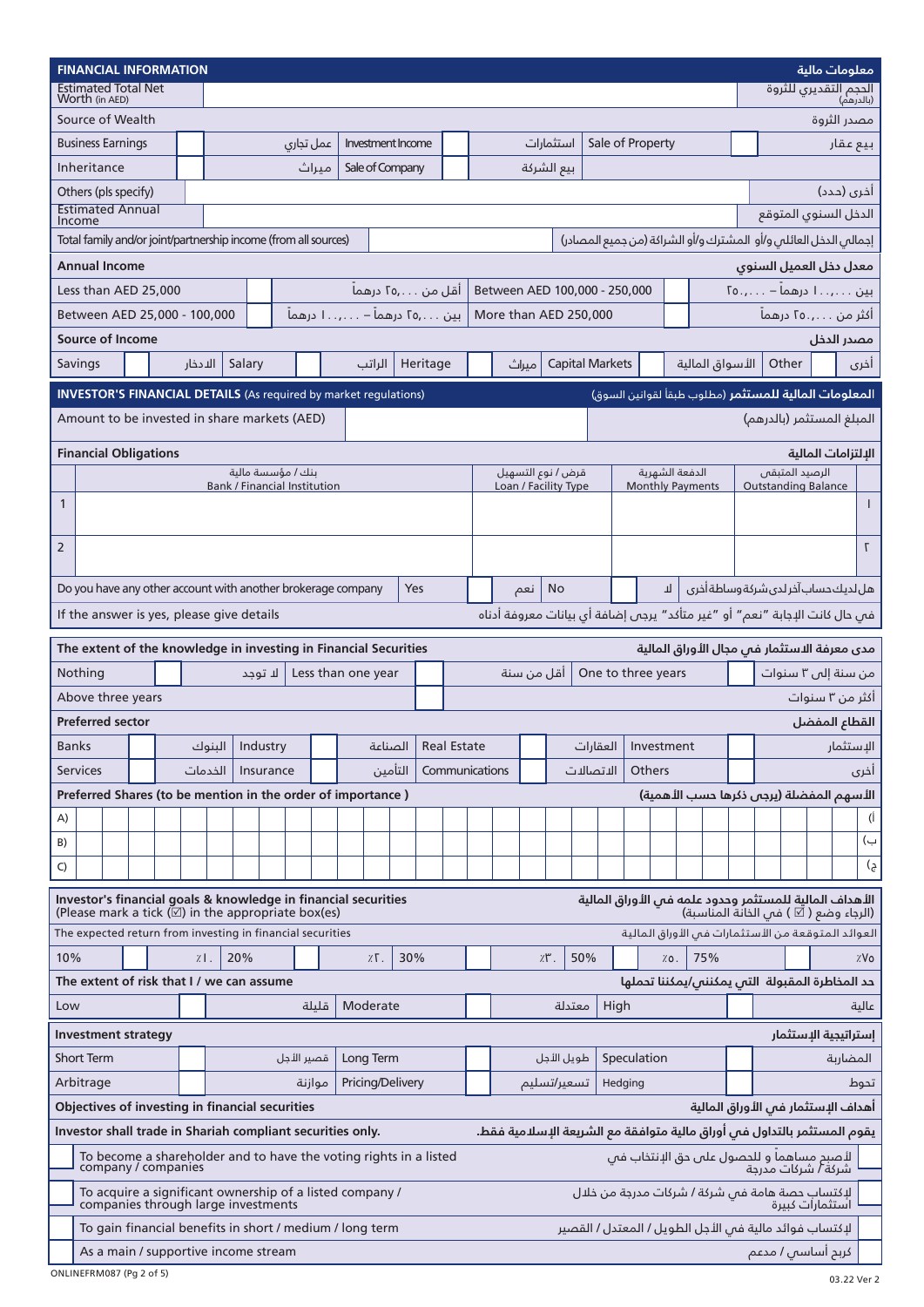|                                                                                                                                                                                                                                                                                                                                                                                                                                                                                                                                                                                                                                                                                                                                                                                                                                                                        | مستثمر مؤهل<br><b>QUALIFIED INVESTOR</b>                                       |                                                                                                                                                                                                                                                                         |  |        |  |            |  |       |  |       |  |  |  |                   |                                    |  |         |  |  |                                                                                                                                                                                                                                                                                  |  |                          |  |
|------------------------------------------------------------------------------------------------------------------------------------------------------------------------------------------------------------------------------------------------------------------------------------------------------------------------------------------------------------------------------------------------------------------------------------------------------------------------------------------------------------------------------------------------------------------------------------------------------------------------------------------------------------------------------------------------------------------------------------------------------------------------------------------------------------------------------------------------------------------------|--------------------------------------------------------------------------------|-------------------------------------------------------------------------------------------------------------------------------------------------------------------------------------------------------------------------------------------------------------------------|--|--------|--|------------|--|-------|--|-------|--|--|--|-------------------|------------------------------------|--|---------|--|--|----------------------------------------------------------------------------------------------------------------------------------------------------------------------------------------------------------------------------------------------------------------------------------|--|--------------------------|--|
| يستوفون المعايير في حال أن الرد على الاستفسار ا = » د« = و الاستفسار ٢= « ب»/ أو الاستفسار ٣= » أ«<br>Meets the criteria if, $Q1 = "D"$ AND $Q2 = "B"$ / OR $Q3 = "A"$                                                                                                                                                                                                                                                                                                                                                                                                                                                                                                                                                                                                                                                                                                 |                                                                                |                                                                                                                                                                                                                                                                         |  |        |  |            |  |       |  |       |  |  |  |                   |                                    |  |         |  |  |                                                                                                                                                                                                                                                                                  |  |                          |  |
|                                                                                                                                                                                                                                                                                                                                                                                                                                                                                                                                                                                                                                                                                                                                                                                                                                                                        |                                                                                | Q1: What is the value of your net equity with exception of Main House?                                                                                                                                                                                                  |  |        |  |            |  |       |  |       |  |  |  |                   |                                    |  |         |  |  | السؤال ا:ما هى قيمة صافى رأسمالكم باستثناء المنزل الرئيسى؟                                                                                                                                                                                                                       |  |                          |  |
|                                                                                                                                                                                                                                                                                                                                                                                                                                                                                                                                                                                                                                                                                                                                                                                                                                                                        | A                                                                              | Less than 1 Million AED                                                                                                                                                                                                                                                 |  |        |  |            |  |       |  |       |  |  |  |                   |                                    |  |         |  |  | أقل من ١ مليون درهم إماراتس                                                                                                                                                                                                                                                      |  |                          |  |
|                                                                                                                                                                                                                                                                                                                                                                                                                                                                                                                                                                                                                                                                                                                                                                                                                                                                        | B                                                                              | From 1-2 Million AED                                                                                                                                                                                                                                                    |  |        |  |            |  |       |  |       |  |  |  |                   |                                    |  |         |  |  | بین ا-۲ ملیون درهم إماراتی                                                                                                                                                                                                                                                       |  | $\overline{\phantom{0}}$ |  |
|                                                                                                                                                                                                                                                                                                                                                                                                                                                                                                                                                                                                                                                                                                                                                                                                                                                                        | C                                                                              | From 3-4 Million AED                                                                                                                                                                                                                                                    |  |        |  |            |  |       |  |       |  |  |  |                   |                                    |  |         |  |  | بين ٣-٤ مليون درهم إماراتس                                                                                                                                                                                                                                                       |  | ڄ                        |  |
|                                                                                                                                                                                                                                                                                                                                                                                                                                                                                                                                                                                                                                                                                                                                                                                                                                                                        | D                                                                              | More than 4 Million AED                                                                                                                                                                                                                                                 |  |        |  |            |  |       |  |       |  |  |  |                   |                                    |  |         |  |  | أكثر من ٤ مليون درهم إماراتس                                                                                                                                                                                                                                                     |  |                          |  |
|                                                                                                                                                                                                                                                                                                                                                                                                                                                                                                                                                                                                                                                                                                                                                                                                                                                                        |                                                                                | Q2: What is your Annual Income?                                                                                                                                                                                                                                         |  |        |  |            |  |       |  |       |  |  |  |                   |                                    |  |         |  |  | السؤال ٢: ما هو دخلكم السنوى؟                                                                                                                                                                                                                                                    |  |                          |  |
|                                                                                                                                                                                                                                                                                                                                                                                                                                                                                                                                                                                                                                                                                                                                                                                                                                                                        | $\overline{A}$                                                                 | Less than 1 Million AED                                                                                                                                                                                                                                                 |  |        |  |            |  |       |  |       |  |  |  |                   |                                    |  |         |  |  | أقل من ا مليون درهم إماراتى                                                                                                                                                                                                                                                      |  | Î.                       |  |
|                                                                                                                                                                                                                                                                                                                                                                                                                                                                                                                                                                                                                                                                                                                                                                                                                                                                        | <sub>R</sub>                                                                   | More than 1 Million AED                                                                                                                                                                                                                                                 |  |        |  |            |  |       |  |       |  |  |  |                   |                                    |  |         |  |  | أكثر من ا مليون درهم إماراتى                                                                                                                                                                                                                                                     |  | $\Box$                   |  |
| السؤال ٣: هل أنتم معتمدون من قبل هيئة الأوراق المالية والسلع أو هيئة<br>تنظيمية مشابهة للقيام بأية أعمال ذات صلة النشاطات أو الخدمات المالية؟<br>Q3: Are you Accredited by Securities And Commodities Authority or by a similar<br>regulatory authority to perform any of the functions<br>Related to Financial Activities or Services?                                                                                                                                                                                                                                                                                                                                                                                                                                                                                                                                |                                                                                |                                                                                                                                                                                                                                                                         |  |        |  |            |  |       |  |       |  |  |  |                   |                                    |  |         |  |  |                                                                                                                                                                                                                                                                                  |  |                          |  |
|                                                                                                                                                                                                                                                                                                                                                                                                                                                                                                                                                                                                                                                                                                                                                                                                                                                                        | نعم *<br>Yes*<br>A                                                             |                                                                                                                                                                                                                                                                         |  |        |  |            |  |       |  |       |  |  |  | -Î                |                                    |  |         |  |  |                                                                                                                                                                                                                                                                                  |  |                          |  |
|                                                                                                                                                                                                                                                                                                                                                                                                                                                                                                                                                                                                                                                                                                                                                                                                                                                                        | No<br>B<br>ᇺ                                                                   |                                                                                                                                                                                                                                                                         |  |        |  |            |  |       |  |       |  |  |  |                   |                                    |  |         |  |  |                                                                                                                                                                                                                                                                                  |  |                          |  |
|                                                                                                                                                                                                                                                                                                                                                                                                                                                                                                                                                                                                                                                                                                                                                                                                                                                                        | يرجى ذكر اسم الهيئة الأخرى*<br>*Please specify the name of the other Authority |                                                                                                                                                                                                                                                                         |  |        |  |            |  |       |  |       |  |  |  |                   |                                    |  |         |  |  |                                                                                                                                                                                                                                                                                  |  |                          |  |
|                                                                                                                                                                                                                                                                                                                                                                                                                                                                                                                                                                                                                                                                                                                                                                                                                                                                        |                                                                                | Please Specify the type of Accreditation                                                                                                                                                                                                                                |  |        |  |            |  |       |  |       |  |  |  |                   |                                    |  |         |  |  | يرجى تحديد نوع الاعتماد                                                                                                                                                                                                                                                          |  |                          |  |
| مستثمر مؤهل*<br>*Oualified Investor<br>*A Qualified Investor is a natural or legal person who has sufficient experience<br>*المستثمر المؤهل هو شخص طبيعى أو اعتباري لديه الخبرة والفهم الكافيين للأسواق<br>and understanding of the markets, complex financial products and the risks<br>والمنتجات المالية المعقدة والمخاطر المرتبطة بها ويفس بمتطلبات وضع المستثمر المؤهل<br>كَما هو معرف من وقت لآخَر من قبل هيئَة التَنَظِّيمَ. فتَّي حال قبولكُم لمعاملتكم كَمستَثمرَ<br>associated therewith and satisfies the requirements for Qualified Investor status<br>as stipulated from time to time by the Regulatory Authority. If you agree to be<br>مؤهل، لن يتم منحكم الحماية الممنوحة للعملاء العاديين بموجب الأنظمة المتعلقة.<br>treated as a Qualified Investor, you would not have the protection awarded to<br>Ordinary clients under the relevant regulations. |                                                                                |                                                                                                                                                                                                                                                                         |  |        |  |            |  |       |  |       |  |  |  |                   |                                    |  |         |  |  |                                                                                                                                                                                                                                                                                  |  |                          |  |
|                                                                                                                                                                                                                                                                                                                                                                                                                                                                                                                                                                                                                                                                                                                                                                                                                                                                        | Yes<br>نعم                                                                     |                                                                                                                                                                                                                                                                         |  |        |  |            |  |       |  |       |  |  |  |                   |                                    |  |         |  |  |                                                                                                                                                                                                                                                                                  |  |                          |  |
|                                                                                                                                                                                                                                                                                                                                                                                                                                                                                                                                                                                                                                                                                                                                                                                                                                                                        |                                                                                | Yes (However, I do not wish to be treated as one)                                                                                                                                                                                                                       |  |        |  |            |  |       |  |       |  |  |  |                   |                                    |  |         |  |  | نعم (على الرغم من ذلك، لد أرغب فى معاملتى بصفة مستثمر مؤهل)                                                                                                                                                                                                                      |  |                          |  |
| <b>No</b>                                                                                                                                                                                                                                                                                                                                                                                                                                                                                                                                                                                                                                                                                                                                                                                                                                                              |                                                                                |                                                                                                                                                                                                                                                                         |  |        |  |            |  |       |  |       |  |  |  |                   |                                    |  |         |  |  |                                                                                                                                                                                                                                                                                  |  |                          |  |
|                                                                                                                                                                                                                                                                                                                                                                                                                                                                                                                                                                                                                                                                                                                                                                                                                                                                        |                                                                                | <b>OTHER SERVICES</b>                                                                                                                                                                                                                                                   |  |        |  |            |  |       |  |       |  |  |  |                   |                                    |  |         |  |  |                                                                                                                                                                                                                                                                                  |  | خدمات أخرى               |  |
|                                                                                                                                                                                                                                                                                                                                                                                                                                                                                                                                                                                                                                                                                                                                                                                                                                                                        |                                                                                | Preferred method of placing orders                                                                                                                                                                                                                                      |  |        |  |            |  |       |  |       |  |  |  |                   |                                    |  |         |  |  | الطريقة المفضلة لوضع الأوامر                                                                                                                                                                                                                                                     |  |                          |  |
|                                                                                                                                                                                                                                                                                                                                                                                                                                                                                                                                                                                                                                                                                                                                                                                                                                                                        | Telephone                                                                      |                                                                                                                                                                                                                                                                         |  | الهاتف |  | In Person  |  |       |  | شخصىا |  |  |  |                   | Online Trading - eBroker Services* |  |         |  |  | التداول عبر الانترنت - خدمات الوسيط الإلكترونص*                                                                                                                                                                                                                                  |  |                          |  |
|                                                                                                                                                                                                                                                                                                                                                                                                                                                                                                                                                                                                                                                                                                                                                                                                                                                                        |                                                                                | * Choose your username for eBroker                                                                                                                                                                                                                                      |  |        |  |            |  |       |  |       |  |  |  |                   |                                    |  |         |  |  | * الرجاء اختيار اسم المستخدم للوسيط الإلكترونس                                                                                                                                                                                                                                   |  |                          |  |
|                                                                                                                                                                                                                                                                                                                                                                                                                                                                                                                                                                                                                                                                                                                                                                                                                                                                        | Option 1                                                                       |                                                                                                                                                                                                                                                                         |  |        |  |            |  |       |  |       |  |  |  |                   |                                    |  |         |  |  |                                                                                                                                                                                                                                                                                  |  | الخيار الأول             |  |
|                                                                                                                                                                                                                                                                                                                                                                                                                                                                                                                                                                                                                                                                                                                                                                                                                                                                        | Option 2                                                                       |                                                                                                                                                                                                                                                                         |  |        |  |            |  |       |  |       |  |  |  |                   |                                    |  |         |  |  |                                                                                                                                                                                                                                                                                  |  | الخيار الثانى            |  |
|                                                                                                                                                                                                                                                                                                                                                                                                                                                                                                                                                                                                                                                                                                                                                                                                                                                                        | Option 3                                                                       |                                                                                                                                                                                                                                                                         |  |        |  |            |  |       |  |       |  |  |  |                   |                                    |  |         |  |  |                                                                                                                                                                                                                                                                                  |  | الخيار الثالث            |  |
|                                                                                                                                                                                                                                                                                                                                                                                                                                                                                                                                                                                                                                                                                                                                                                                                                                                                        |                                                                                | Preferred method of receiving Daily Trade Confirmations                                                                                                                                                                                                                 |  |        |  |            |  |       |  |       |  |  |  |                   |                                    |  |         |  |  | الطريقة المفضلة لتلقى تأكيدات التداول يومياً                                                                                                                                                                                                                                     |  |                          |  |
| <b>SMS</b>                                                                                                                                                                                                                                                                                                                                                                                                                                                                                                                                                                                                                                                                                                                                                                                                                                                             |                                                                                |                                                                                                                                                                                                                                                                         |  |        |  | رسائل نصية |  | Email |  |       |  |  |  |                   | البريد الإلكترونى                  |  |         |  |  |                                                                                                                                                                                                                                                                                  |  |                          |  |
|                                                                                                                                                                                                                                                                                                                                                                                                                                                                                                                                                                                                                                                                                                                                                                                                                                                                        |                                                                                | Preferred method of receiving Monthly Trade<br>Statements & Quarterly Portfolio Statements                                                                                                                                                                              |  |        |  |            |  | Email |  |       |  |  |  | البريد الإلكترونى | By Post                            |  | بالبريد |  |  | الطريقة المفضلة لتلقى بيانات التداول الشهرية<br>وبيانات الاستثمار الربع سنوية                                                                                                                                                                                                    |  |                          |  |
|                                                                                                                                                                                                                                                                                                                                                                                                                                                                                                                                                                                                                                                                                                                                                                                                                                                                        |                                                                                | <b>FATCA - SELF DECLARATION</b>                                                                                                                                                                                                                                         |  |        |  |            |  |       |  |       |  |  |  |                   |                                    |  |         |  |  | الإقرار الذاتي الخاص بـقانون الامتثال الضريبي الأمريكي بشأن الحسابات الخارجية (FATCA)                                                                                                                                                                                            |  |                          |  |
|                                                                                                                                                                                                                                                                                                                                                                                                                                                                                                                                                                                                                                                                                                                                                                                                                                                                        |                                                                                | For the purposes of the U.S. Foreign Account Tax Compliance Act (FATCA) and<br>on the instructions of the Central Bank of UAE, all individuals opening bank<br>accounts must certify as to whether they are U.S. or non U.S. persons.                                   |  |        |  |            |  |       |  |       |  |  |  |                   |                                    |  |         |  |  | لأغراض قانون الامتثال الضريبى الأمريكى بشأن الحسابات الخارجية (FATCA) وبناء على<br>تعليماتٌ مصرفٌ الإماراتُ العربيَّة الِّمتحدة المركّزي يجبّ على جميع الأفُراد الذين يفتحونُ حساباتٌ<br>مصرفية أن يشهدوا فيما إذا كانوا من المواطنين الأمريكيين أو من غير المواطنين الأمريكيين. |  |                          |  |
|                                                                                                                                                                                                                                                                                                                                                                                                                                                                                                                                                                                                                                                                                                                                                                                                                                                                        |                                                                                | Please note that as part of our account on boarding procedures, we will<br>review other documentation provided by you or documentation which is<br>publicly available and may seek further information from you on the FATCA<br>classification you have selected below. |  |        |  |            |  |       |  |       |  |  |  |                   |                                    |  |         |  |  | يرجص العلم انه من ضمن إجراءات فتم الحساب الجديد المتبعة لدينا، سنقوم بتدقيق المستندات<br>الْأَخرى المقدمة من قبلك أو المستنَّدات المتوفرة للعموم، وقد نطلب منك تقديم مزيد من<br>المعلومات حول تصنيف قانون الامتثال الضريبس  الأمريكس بشأن الحسابات الخارجية (FATCA)              |  | الذي اخترته أدناه.       |  |
|                                                                                                                                                                                                                                                                                                                                                                                                                                                                                                                                                                                                                                                                                                                                                                                                                                                                        |                                                                                | Please select one of the following:                                                                                                                                                                                                                                     |  |        |  |            |  |       |  |       |  |  |  |                   |                                    |  |         |  |  | يرجى اختيار واحداً مما يلى:                                                                                                                                                                                                                                                      |  |                          |  |
|                                                                                                                                                                                                                                                                                                                                                                                                                                                                                                                                                                                                                                                                                                                                                                                                                                                                        |                                                                                | I am not a U.S. citizen or a U.S. tax resident                                                                                                                                                                                                                          |  |        |  |            |  |       |  |       |  |  |  |                   |                                    |  |         |  |  | أنا لست مواطناً أمريكياً أو مقيماً فى الولايات المتحدة و أخضع للضرائب                                                                                                                                                                                                            |  |                          |  |
|                                                                                                                                                                                                                                                                                                                                                                                                                                                                                                                                                                                                                                                                                                                                                                                                                                                                        |                                                                                | I am a U.S. citizen or a U.S. tax resident                                                                                                                                                                                                                              |  |        |  |            |  |       |  |       |  |  |  |                   |                                    |  |         |  |  | أنا مواطن أمريكي أو مقيم في الولايات المتحدة أو أخضع للضرائب                                                                                                                                                                                                                     |  |                          |  |
| ورقم التعريف الضريبى الخاص بى هو<br>and my U.S. taxpayer identification number (TIN) is                                                                                                                                                                                                                                                                                                                                                                                                                                                                                                                                                                                                                                                                                                                                                                                |                                                                                |                                                                                                                                                                                                                                                                         |  |        |  |            |  |       |  |       |  |  |  |                   |                                    |  |         |  |  |                                                                                                                                                                                                                                                                                  |  |                          |  |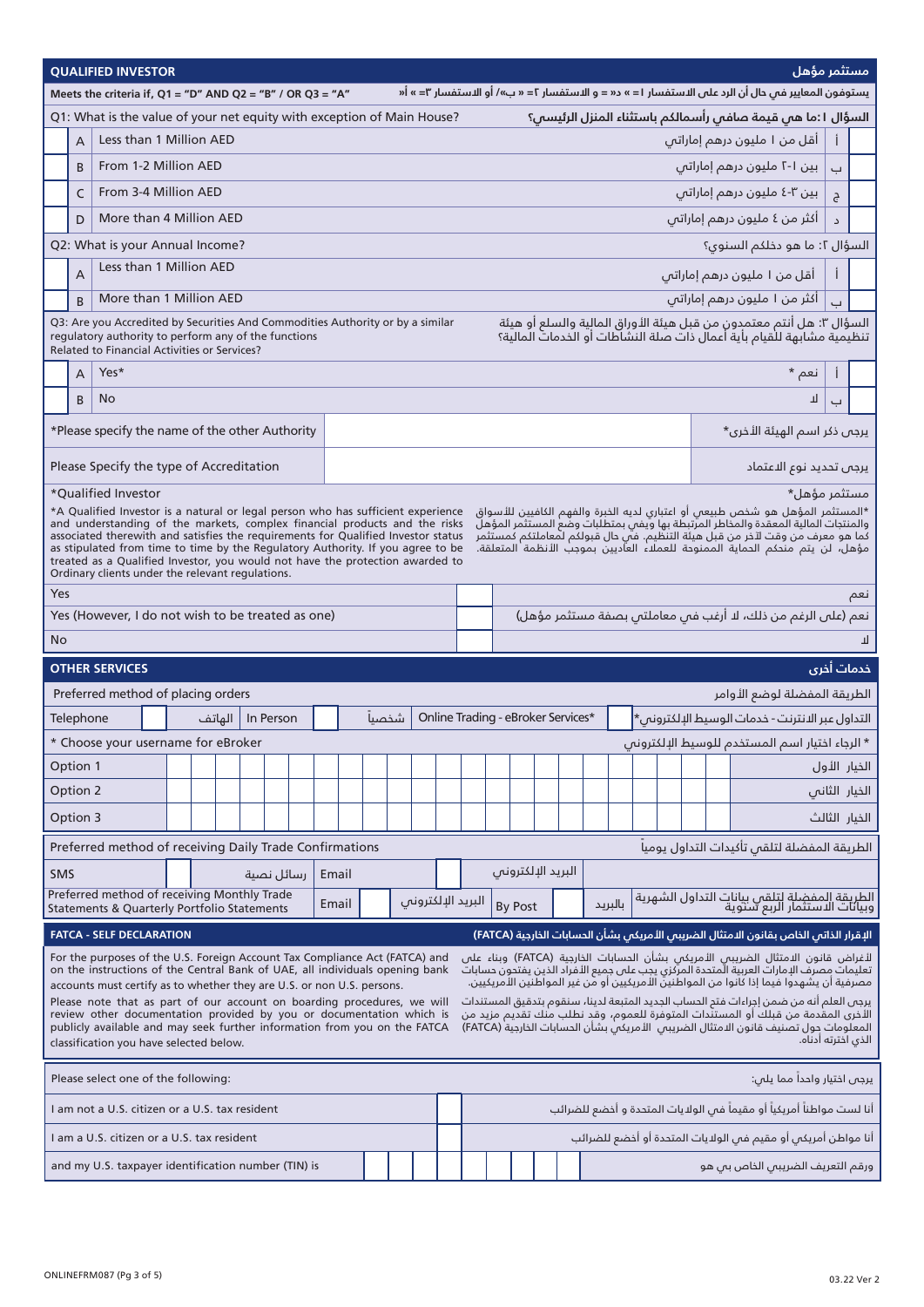I hereby certify that the information provided above is true and accurate. I confirm that under no circumstances shall the broker, Emirates NBD Securities L.L.C. its employees or its contractors be liable for any direct, indirect, incidental, special, punitive or consequential damages that may result in any way from their reliance on the information I have provided. I confirm that I have provided this FATCA self-certification willingly, without advice or help from Emirates NBD Securities L.L.C.. I understand that providing false information, withholding relevant information or responding in a misleading way may result in the rejection of my application or other appropriate action taken against me. I understand that Emirates NBD Securities L.L.C. may be required to make disclosures in relation to the information contained herein to appropriate government authorities and/ or other regulatory authorities locally / internationally,and vide this document. I irrevocably permit Emirates NBD Securities L.L.C. to make such disclosures to any such authorities without obtaining further written or oral permission from me. This document shall form an integral part of and always be read in conjunction with the account application form and its underlying terms and conditions.

### **موظف ذو صلة EMPLOYEE / PARTY RELATED**

Investor to determine the relationship with the Brokerage company tha contracts with him or with any of the members of its board of directors or any c its financial group and his relationship with any of the capital market institution or any of the companies listed in the market or any of the other license companies or members of the board of directors of any of them (If applicable).

Please mark a tick  $(\boxtimes)$  in the appropriate box(es) (If applicable).

أشهد بموجبه بأن المعلومات الواردة أعاله صحيحة ودقيقة. أؤكد بموجبه بأن الوسيط شركة الإمارات دبي الوطني للأوراق المالية ذ.م.م، أو موظفيه أو المتعاقدين معه لن يكونوا مسؤولين تحت أي ظرف مهما يكن عن أي أضرار مباشرة أو غير مباشرة أو عرضية أو خاصة أو عقابية أو تبعية والتي قد تنشأ بأي شكل مهما يكن عن االعتماد على المعلومات المقدمة من قبلي. أؤكد بموجبه بأنني قدمت هذا اإلشهاد الذاتي فيما يتعلق بقانون االمتثال الضريبي األمريكي بشأن الحسابات الخارجية )FATCA )طواعية ودون الحصول على أي مشورة أو مساعدة من شركة الإمارات دبي الوطني للأوراق المالية ذ.م.م. أدرك بأن تقديم المعلومات الكاذبة أو حجب المعلومات ذات الصلة أو االستجابة بطريقة مضللة قد يؤدي إلى رفض طلبي أو اتخاذ أي من اإلجراءات المناسبة ضدي. أدرك بأنه قد يطلب من شركة اإلمارات دبي الوطني لألوراق المالية ذ.م.م، تقديم إفصاحات فيما يتعلق بالمعلومات المتضمنة في هذا النموذج إلى السلطات الحكومية المعنية و/أو غيرها من السلطات التنظيمية المحلية/ الدولية األخرى، وبموجب هذا المستند أفوّض ، دون رجعة، شركة الإمارات دبى الوطنى للأوراق المالية ذ.م.م، بتقديم هذه اإلفصاحات إلى أي من السلطات المذكورة دون الحاجة للحصول على مزيد من التصريحات المكتوبة أو الشفهية منى. يشكّل هذا المستند جزءاً لا يتجزأ من ويقرأ ويفسر دائماً بالاقتران مع نموذج طلب الحساب والأحكام والشروط الأساسية ذات الصلة به.

|    | على المستثمر أن يقوم بتحديد علاقته بشركة الوساطة المتعاقد معها أو بأى من أعضاء مجلس     t |
|----|-------------------------------------------------------------------------------------------|
| f. | إدارتها أو أي من مجموعتها المالية وكذلك علاقته بأي من مؤسسات سوق رأس المال أو أي ا        |
|    | ِ من الشركات المدرجة في السوق أو أي من الشركات المرخصة الأخرى أو بأُعضاء مجلس إدارة    s  |
|    | ای منهم (إن وجد).                                                                         |

يجب الإشارة بعلامة ⊠ في المربع المناسب (إن وجد).

| Job Title/Relationship             |                                                                            |  | الوظيفة/العلاقة                                                                 |  |  |  |  |  |  |
|------------------------------------|----------------------------------------------------------------------------|--|---------------------------------------------------------------------------------|--|--|--|--|--|--|
| Exchange, NASDAQ Dubai Market or   | Employee of Dubai Financial Market, Abu Dhabi Securities                   |  | ٍ موظفٍ في سوق دبي المالي أو<br>سوق أبوظبِّس للأوراق المالية أو ناسداك دبس أو ـ |  |  |  |  |  |  |
| Exchange, NASDAQ Dubai Market or   | Employee of Company listed in Dubai Financial Market, Abu Dhabi Securities |  |                                                                                 |  |  |  |  |  |  |
| Employee of a brokerage company or |                                                                            |  | ِ موظف في شركة وساطة أو ا                                                       |  |  |  |  |  |  |
| Other (Please explain)             |                                                                            |  | ُخرى (يرجى التوضيح)                                                             |  |  |  |  |  |  |

If you are a related employee / party, please provide share trading information pertaining to your relatives up to second degree (If applicable).

إن كان مقدم الطلب موظف ذو صلة، يرجى توفير المعلومات اآلتية والمتعلقة بالأقارب حتى الدرجة الثانية (إن وجد).

|                | الإسم الكامل<br><b>Full Name</b>                                                                                                                           |                          | صلة القرابة مع مقدم الطلب<br><b>Relationship to Applicant</b> |  | رقم المستثمر (سوق دبى / أبوظبي)<br>NIN Number (DFM / ADX) |  |  |                                                                                                                                                 |  |  |                                        |   |
|----------------|------------------------------------------------------------------------------------------------------------------------------------------------------------|--------------------------|---------------------------------------------------------------|--|-----------------------------------------------------------|--|--|-------------------------------------------------------------------------------------------------------------------------------------------------|--|--|----------------------------------------|---|
|                |                                                                                                                                                            |                          |                                                               |  |                                                           |  |  |                                                                                                                                                 |  |  |                                        |   |
| $\overline{2}$ |                                                                                                                                                            |                          |                                                               |  |                                                           |  |  |                                                                                                                                                 |  |  |                                        |   |
| $\overline{3}$ |                                                                                                                                                            |                          |                                                               |  |                                                           |  |  |                                                                                                                                                 |  |  |                                        |   |
| $\overline{4}$ |                                                                                                                                                            |                          |                                                               |  |                                                           |  |  |                                                                                                                                                 |  |  |                                        | Σ |
|                | <b>DEBIT / CREDIT AUTHORIZATION</b>                                                                                                                        |                          |                                                               |  |                                                           |  |  |                                                                                                                                                 |  |  | تفويض الخصم / الإيداع <sub>ا</sub>     |   |
|                | I am / We are the existing Bank Account<br>holder of Emirates Islamic Bank PJSC<br>and we hereby authorize the Broker<br>to deposit and deduct any payable | <b>AED</b><br><b>USD</b> |                                                               |  |                                                           |  |  | أصحاب الحساب البنكس الحالس لدى مصرف الإمارات<br>الإسلامي ش.م.ع الوسيط بإيداع وخصم  أي مبالغ<br>مستحقة الدفع ناشئة عن التداول في الأوراق المالية |  |  | أفوض/ نفوض بموجبه بصفتي/ بصفتنا صاحب / |   |

| and we hereby authorize the Broker<br>pavable<br>to deposit<br>and deduct any                                             | <b>USD</b> |  |  |  |  |  | الإسلامص ش.م.ع الوسيط بإيداع وخصم  أي مبالغ<br>مستحقة ألدفع ناشئة عن التداول فَمِي الأوراق الماليةَ |
|---------------------------------------------------------------------------------------------------------------------------|------------|--|--|--|--|--|-----------------------------------------------------------------------------------------------------|
| amounts arising from trading in securities<br>commodities /currencies / futures and<br>options through this Bank Account. | Others     |  |  |  |  |  | / السلع / العملات وعقود الخيارات من خلال هذا \'<br>الحساب البنكم                                    |
|                                                                                                                           |            |  |  |  |  |  |                                                                                                     |

ا تعهد بقبول التغير في السعر استناداً إلى السعر السائد في مصرف الإمارات الإسلامي Me undertake to accept the change rate as per the applicable prevailing rate of y ش.م.ع و أؤكد بانني لن اعترض على سعر الصرف المطبق من قبلكم عند التحويل من Emirates Islamic Bank PJSC and confirm that I /We will not question the exchange rate .<br>وإلى العملة الأجنبية. applied by you on conversion and reconversion into foreign currency.

## **STATEMENT OF ACKNOWLEDGEMENT OF RISK المخاطر تحمل إفادة**

يوافق العميل على أن أسعار األوراق المالية عرضة للتقلب وعادة ما يحدث ذلك, كما يمكن لأي ورقة مالية أن تتعرض للتقلب صعوداً وهبوطاً وقد تصبح عديمة القيمة. كما أن هناك مخاُطر ضمنية من حدوث خسائر بدلا من الأرباح كنتيجة لشراء وبيع الأوراق المالية. وقد تصبح األوراق المالية المشتراة غير قابلة للبيع. إن التعامل باألوراق المالية ينطوي على مخاطر عدة قد تؤدي إلى خسارة العميل لرأسماله أو جزء منه, فكما أن أسعار األوراق المالية قابلة للارتفاع, فإنه يمكن لهذه الأسعار أن تنخفض بنسبة كبيرة قد تؤدي إلى إلحاق خسائر بالعميل, وكذلّك قد تصبح عملية تسييل الأوراق المالية وبيعها صعبة نظراً لانخفاض الطلب عليهاء هذا باإلضافة إلى مخاطر اخرى عديدة قد يتعرض لها العميل لذا ينبغي أن يكون الاستثمار مبنياً على أسس علمية وباستشارة المختصين.

The prices of Securities are subject to fluctuation, which often occurs. Securities may also be subject to fluctuation up and down and may become valueless. There are also potential risks of loss instead of profit as a result of Securities purchase or sale. Purchased Securities may become non-saleable. Possibilities of potential risks are involved in dealing with Securities, which may cause the Client's losing his capital or part of it. As the value of the Securities may increase, it may also go down with very high percentage leading to big losses. Selling the Securities may become very difficult because of no demand in addition to other several risks being involved in the dealing; therefore, the investment must be based on scientific basis and with the consultation of specialists.